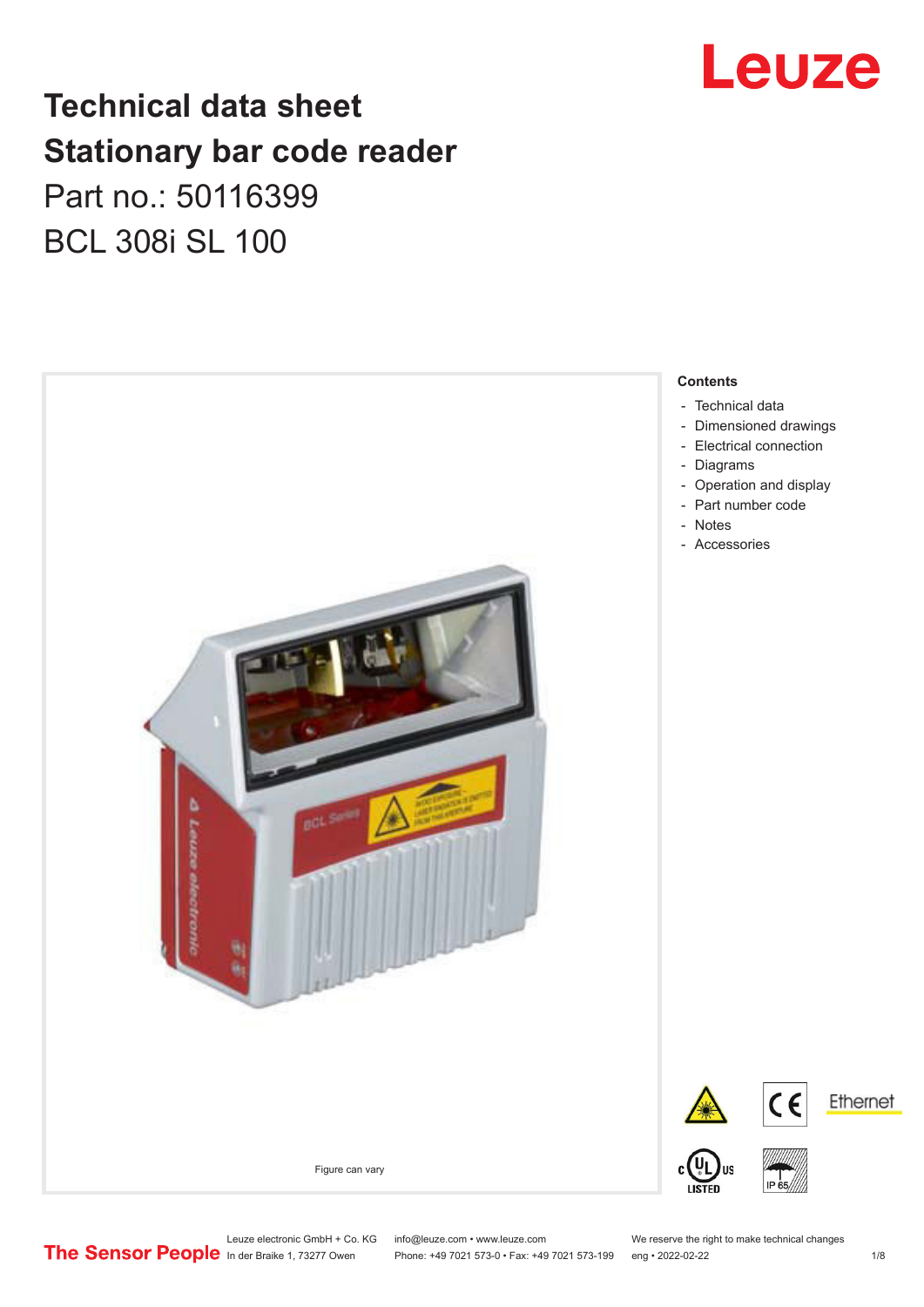### <span id="page-1-0"></span>**Technical data**

# Leuze

| <b>Basic data</b>                               |                                                                  |  |
|-------------------------------------------------|------------------------------------------------------------------|--|
| <b>Series</b>                                   | <b>BCL 300i</b>                                                  |  |
| <b>Functions</b>                                |                                                                  |  |
| <b>Functions</b>                                | Alignment mode                                                   |  |
|                                                 | AutoConfig                                                       |  |
|                                                 | AutoControl                                                      |  |
|                                                 | AutoReflAct                                                      |  |
|                                                 | Code fragment technology                                         |  |
|                                                 | <b>LED</b> indicator                                             |  |
|                                                 | Reference code comparison                                        |  |
| <b>Characteristic parameters</b>                |                                                                  |  |
| <b>MTTF</b>                                     | 110 years                                                        |  |
| <b>Read data</b>                                |                                                                  |  |
| Code types, readable                            | 2/5 Interleaved                                                  |  |
|                                                 | Codabar                                                          |  |
|                                                 | Code 128                                                         |  |
|                                                 | Code 39                                                          |  |
|                                                 | Code 93                                                          |  |
|                                                 | <b>EAN 8/13</b>                                                  |  |
|                                                 | GS1 Databar Expanded                                             |  |
|                                                 | <b>GS1 Databar Limited</b>                                       |  |
|                                                 | <b>GS1 Databar Omnidirectional</b>                               |  |
|                                                 | <b>UPC</b>                                                       |  |
| Scanning rate, typical                          | $1,000$ scans/s                                                  |  |
| Bar codes per reading gate, max.<br>number      | 64 Piece(s)                                                      |  |
| <b>Optical data</b>                             |                                                                  |  |
| <b>Reading distance</b>                         | 70  670 mm                                                       |  |
| <b>Light source</b>                             | Laser, Red                                                       |  |
| Wavelength                                      | 655 nm                                                           |  |
| Laser class                                     | 1, IEC/EN 60825-1:2014                                           |  |
| <b>Transmitted-signal shape</b>                 | Continuous                                                       |  |
| Usable opening angle (reading field<br>opening) | 60°                                                              |  |
| <b>Modulus size</b>                             | $0.350.8$ mm                                                     |  |
| <b>Reading method</b>                           | Line scanner with deflecting mirror                              |  |
| <b>Beam deflection</b>                          | By means of rotating polygon mirror<br>wheel + deflecting mirror |  |
| Light beam exit                                 | Lateral with deflecting mirror                                   |  |

#### **Electrical data**

**Performance data** Supply voltage  $U_B$ 

**Protective circuit** Polarity reversal protection

18 ... 30 V, DC **Power consumption, max.** 4.5 W

**Inputs/outputs selectable Output current, max.** 60 mA **Number of inputs/outputs selectable** 2 Piece(s) **Input current, max.** 8 mA

#### **Interface**

**Type** Ethernet

|                          | <b>Ethernet</b>              |                                          |  |
|--------------------------|------------------------------|------------------------------------------|--|
|                          | <b>Architecture</b>          | Client                                   |  |
|                          |                              | Server                                   |  |
|                          | <b>Address assignment</b>    | <b>DHCP</b>                              |  |
|                          |                              | Manual address assignment                |  |
|                          | <b>Transmission speed</b>    | 10 Mbit/s                                |  |
|                          |                              | 100 Mbit/s                               |  |
|                          | <b>Function</b>              | Process                                  |  |
|                          | <b>Switch functionality</b>  | Integrated                               |  |
|                          | <b>Transmission protocol</b> | TCP/IP, UDP                              |  |
|                          |                              |                                          |  |
|                          | <b>Service interface</b>     |                                          |  |
|                          | Type                         | <b>USB 2.0</b>                           |  |
|                          |                              |                                          |  |
|                          | <b>USB</b>                   |                                          |  |
|                          | <b>Function</b>              | Configuration via software               |  |
|                          |                              | Service                                  |  |
|                          |                              |                                          |  |
|                          | <b>Connection</b>            |                                          |  |
|                          | <b>Number of connections</b> | 1 Piece(s)                               |  |
|                          |                              |                                          |  |
|                          | <b>Connection 1</b>          |                                          |  |
|                          | <b>Function</b>              | <b>BUS IN</b>                            |  |
|                          |                              | <b>BUS OUT</b>                           |  |
|                          |                              | Connection to device                     |  |
|                          |                              | Data interface                           |  |
|                          |                              | PWR / SW IN / OUT                        |  |
|                          |                              | Service interface                        |  |
|                          | <b>Type of connection</b>    | Plug connector, It is essential to use a |  |
|                          |                              | connection unit when commissioning the   |  |
|                          |                              | device.                                  |  |
|                          | No. of pins                  | 32 -pin                                  |  |
|                          | <b>Type</b>                  | Male                                     |  |
|                          |                              |                                          |  |
|                          | <b>Mechanical data</b>       |                                          |  |
|                          | Design                       | Cubic                                    |  |
|                          | Dimension (W x H x L)        | 103 mm x 44 mm x 96 mm                   |  |
|                          | <b>Housing material</b>      | Metal                                    |  |
|                          | <b>Metal housing</b>         | Diecast aluminum                         |  |
|                          | Lens cover material          | Glass                                    |  |
|                          | Net weight                   | 350 g                                    |  |
|                          | <b>Housing color</b>         | Red                                      |  |
|                          |                              | Silver                                   |  |
| <b>Type of fastening</b> |                              | Dovetail grooves                         |  |
|                          |                              | Fastening on back                        |  |
|                          |                              | Via optional mounting device             |  |
|                          | <b>Operation and display</b> |                                          |  |
|                          | Type of display              | LED                                      |  |
| <b>Number of LEDs</b>    |                              |                                          |  |
|                          |                              |                                          |  |
|                          |                              | 2 Piece(s)                               |  |
|                          | Type of configuration        | Via web browser                          |  |
|                          | <b>Environmental data</b>    |                                          |  |

| Ambient temperature, operation     | $0 \dots 40 °C$ |
|------------------------------------|-----------------|
| Ambient temperature, storage       | $-20$ 70 °C     |
| Relative humidity (non-condensing) | $090\%$         |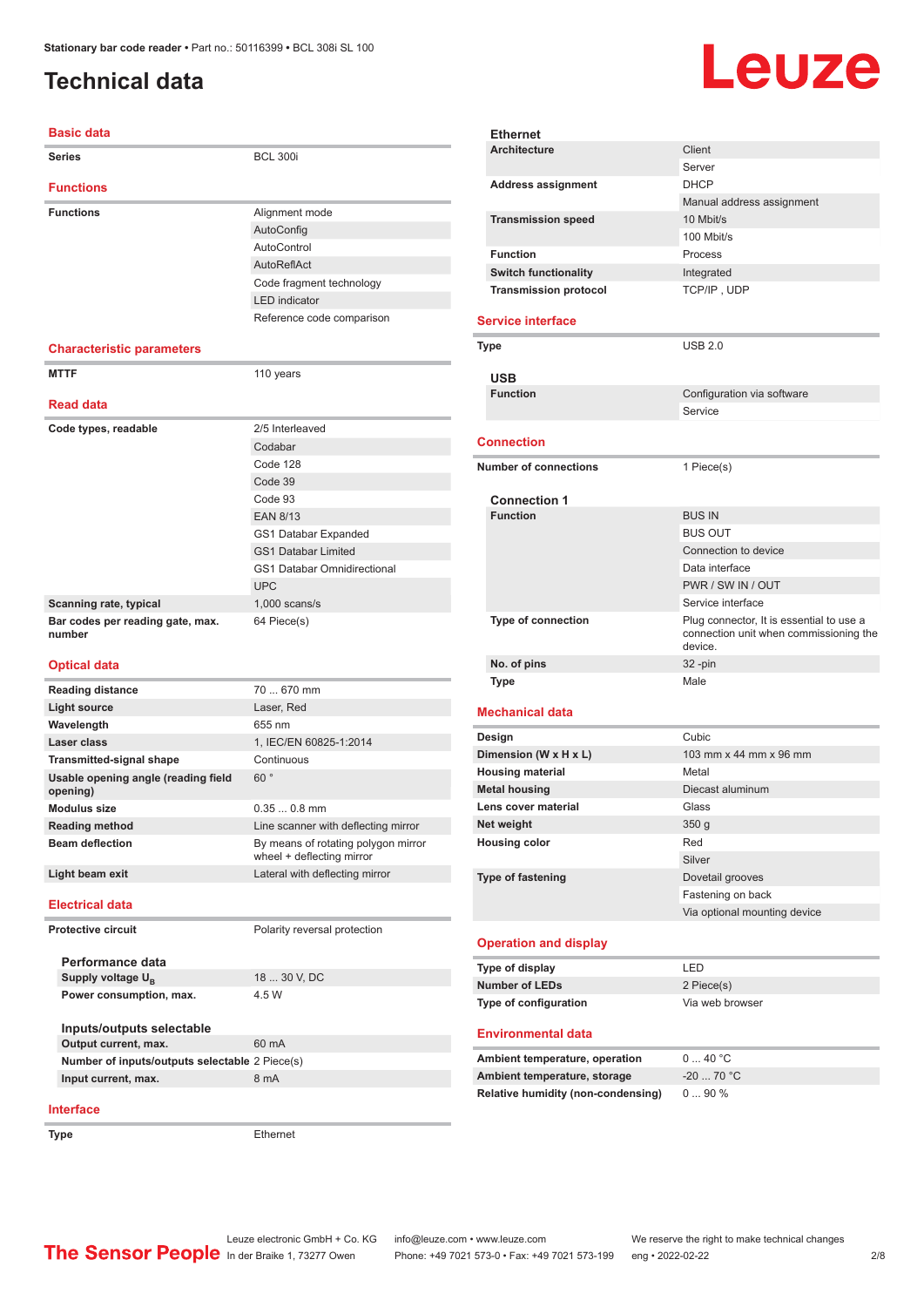### <span id="page-2-0"></span>**Technical data**

## Leuze

#### **Certifications**

| Degree of protection                                               | IP 65                    |
|--------------------------------------------------------------------|--------------------------|
| <b>Protection class</b>                                            | Ш                        |
| <b>Certifications</b>                                              | c UL US                  |
| Test procedure for EMC in accordance                               | EN 55022                 |
| with standard                                                      | EN 61000-4-2, -3, -4, -6 |
| Test procedure for shock in<br>accordance with standard            | IEC 60068-2-27, test Ea  |
| Test procedure for continuous shock<br>in accordance with standard | IEC 60068-2-29, test Eb  |
| Test procedure for vibration in<br>accordance with standard        | IEC 60068-2-6, test Fc   |

#### **Classification**

| <b>Customs tariff number</b> | 84719000 |
|------------------------------|----------|
| <b>ECLASS 5.1.4</b>          | 27280102 |
| <b>ECLASS 8.0</b>            | 27280102 |
| <b>ECLASS 9.0</b>            | 27280102 |
| ECLASS 10.0                  | 27280102 |
| <b>ECLASS 11.0</b>           | 27280102 |
| <b>ECLASS 12.0</b>           | 27280102 |
| <b>ETIM 5.0</b>              | EC002550 |
| <b>ETIM 6.0</b>              | EC002550 |
| <b>ETIM 7.0</b>              | EC002550 |

#### **Dimensioned drawings**

All dimensions in millimeters





- B Deflection angle of the laser beam: ± 30 °
- C M4 thread (5 deep)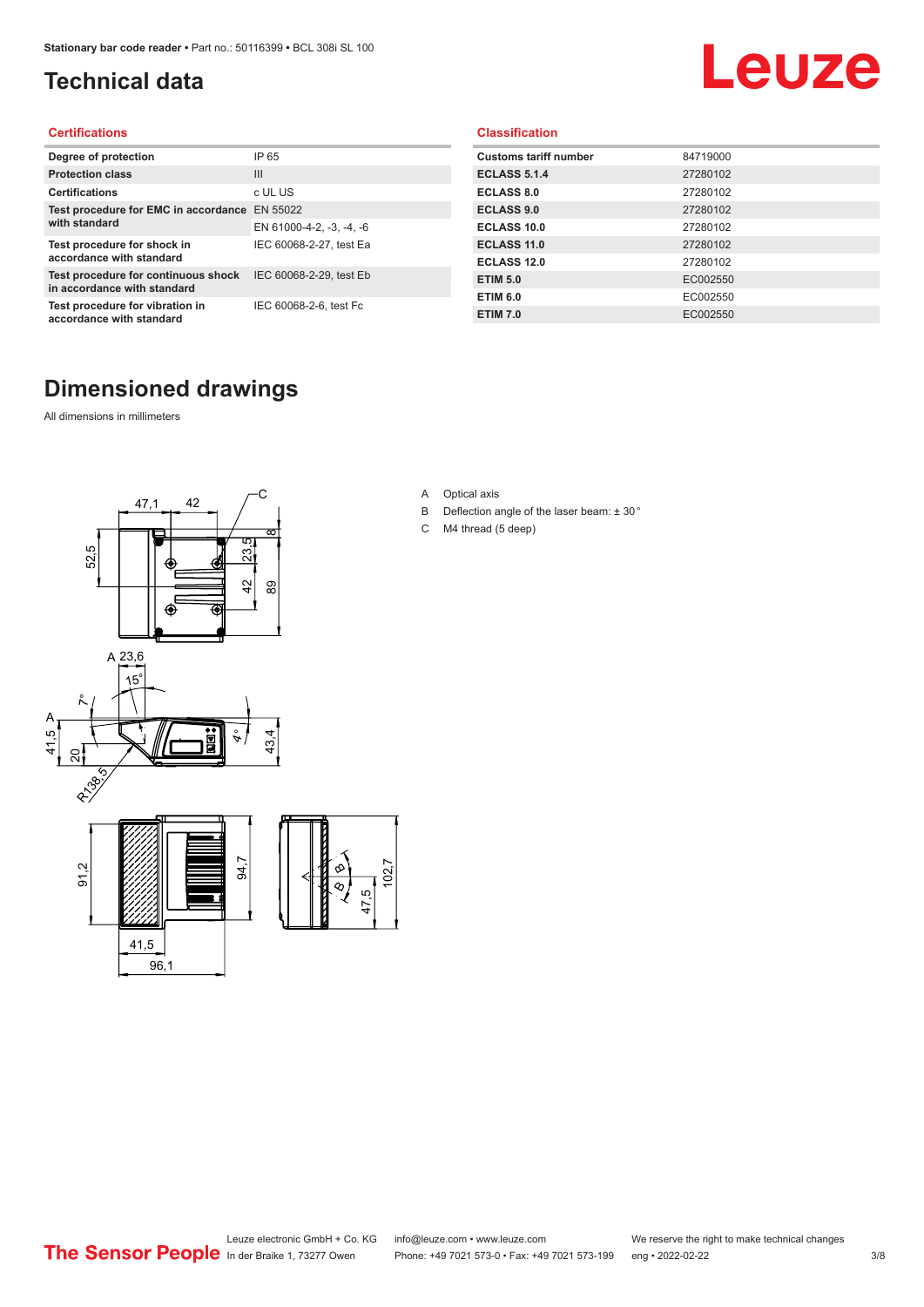#### <span id="page-3-0"></span>**Electrical connection**

## Leuze

#### **Connection 1**

| <b>Function</b>    | <b>BUS IN</b>                                                              |
|--------------------|----------------------------------------------------------------------------|
|                    | <b>BUS OUT</b>                                                             |
|                    | Connection to device                                                       |
|                    | Data interface                                                             |
|                    | PWR / SW IN / OUT                                                          |
|                    | Service interface                                                          |
| Type of connection | Plug connector                                                             |
| Type of connection | It is essential to use a connection unit when<br>commissioning the device. |
| No. of pins        | $32 - pin$                                                                 |
| <b>Type</b>        | Male                                                                       |

#### **Diagrams**

#### Reading field curve



x Reading field distance [mm]

y Reading field width [mm]

### **Operation and display**

| <b>LED</b> |  | <b>Display</b>                        | <b>Meaning</b>                  |
|------------|--|---------------------------------------|---------------------------------|
| <b>PWR</b> |  | Green, flashing                       | Device ok, initialization phase |
|            |  | Green, continuous light               | Device OK                       |
|            |  | Green, briefly off - on               | Reading successful              |
|            |  | green, briefly off - briefly red - on | Reading not successful          |
|            |  | Orange, continuous light              | Service mode                    |
|            |  | Red, flashing                         | Device OK, warning set          |
|            |  |                                       |                                 |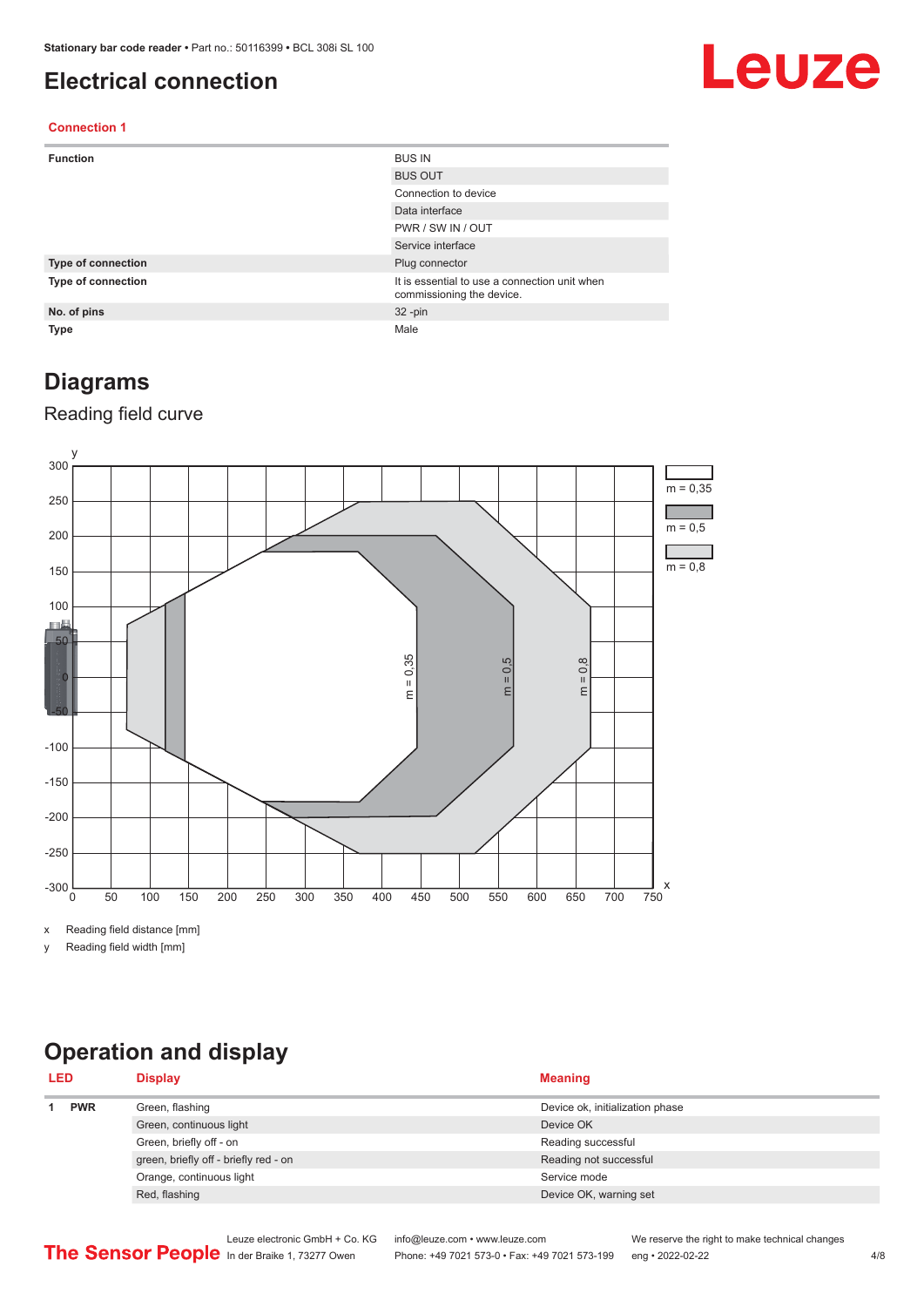#### <span id="page-4-0"></span>**Operation and display**

## Leuze

| <b>LED</b> |            | <b>Display</b>          | <b>Meaning</b>      |
|------------|------------|-------------------------|---------------------|
| 1.         | <b>PWR</b> | Red, continuous light   | Error, device error |
|            | 2 BUS      | Green, flashing         | Initialization      |
|            |            | Green, continuous light | Bus operation ok    |
|            |            | Red, flashing           | Communication error |
|            |            | Red, continuous light   | Bus error           |

#### **Part number code**

Part designation: **BCL XXXX YYZ AAA BB CCCC**

| <b>BCL</b>  | <b>Operating principle</b><br>BCL: bar code reader                                                                                                                                                                                       |
|-------------|------------------------------------------------------------------------------------------------------------------------------------------------------------------------------------------------------------------------------------------|
| <b>XXXX</b> | Series/interface (integrated fieldbus technology)<br>300i: RS 232 / RS 422 (stand-alone)<br>301i: RS 485 (multiNet slave)<br>304i: PROFIBUS DP<br>308i: EtherNet TCP/IP, UDP<br>338i: EtherCAT<br>348i: PROFINET RT<br>358i: EtherNet/IP |
| YY          | <b>Scanning principle</b><br>S: line scanner (single line)<br>R1: line scanner (raster)<br>O: oscillating-mirror scanner (oscillating mirror)                                                                                            |
| z           | <b>Optics</b><br>N: High Density (close)<br>M: Medium Density (medium distance)<br>F: Low Density (remote)<br>L: Long Range (very large distances)<br>J: ink-jet (depending on the application)                                          |
| <b>AAA</b>  | <b>Beam exit</b><br>100: lateral<br>102: front                                                                                                                                                                                           |
| <b>BB</b>   | <b>Special equipment</b><br>D: With display<br>H: With heating<br>DH: optionally with display and heating<br>P: plastic exit window                                                                                                      |
| <b>CCCC</b> | <b>Functions</b><br>F007: optimized process data structure                                                                                                                                                                               |
| <b>Note</b> |                                                                                                                                                                                                                                          |
|             | $\&$ A list with all available device types can be found on the Leuze website at www.leuze.com.                                                                                                                                          |

#### **Notes**

| Observe intended use!                                                                                                                                                                                                         |
|-------------------------------------------------------------------------------------------------------------------------------------------------------------------------------------------------------------------------------|
| $\%$ This product is not a safety sensor and is not intended as personnel protection.<br>$\%$ The product may only be put into operation by competent persons.<br>§ Only use the product in accordance with its intended use. |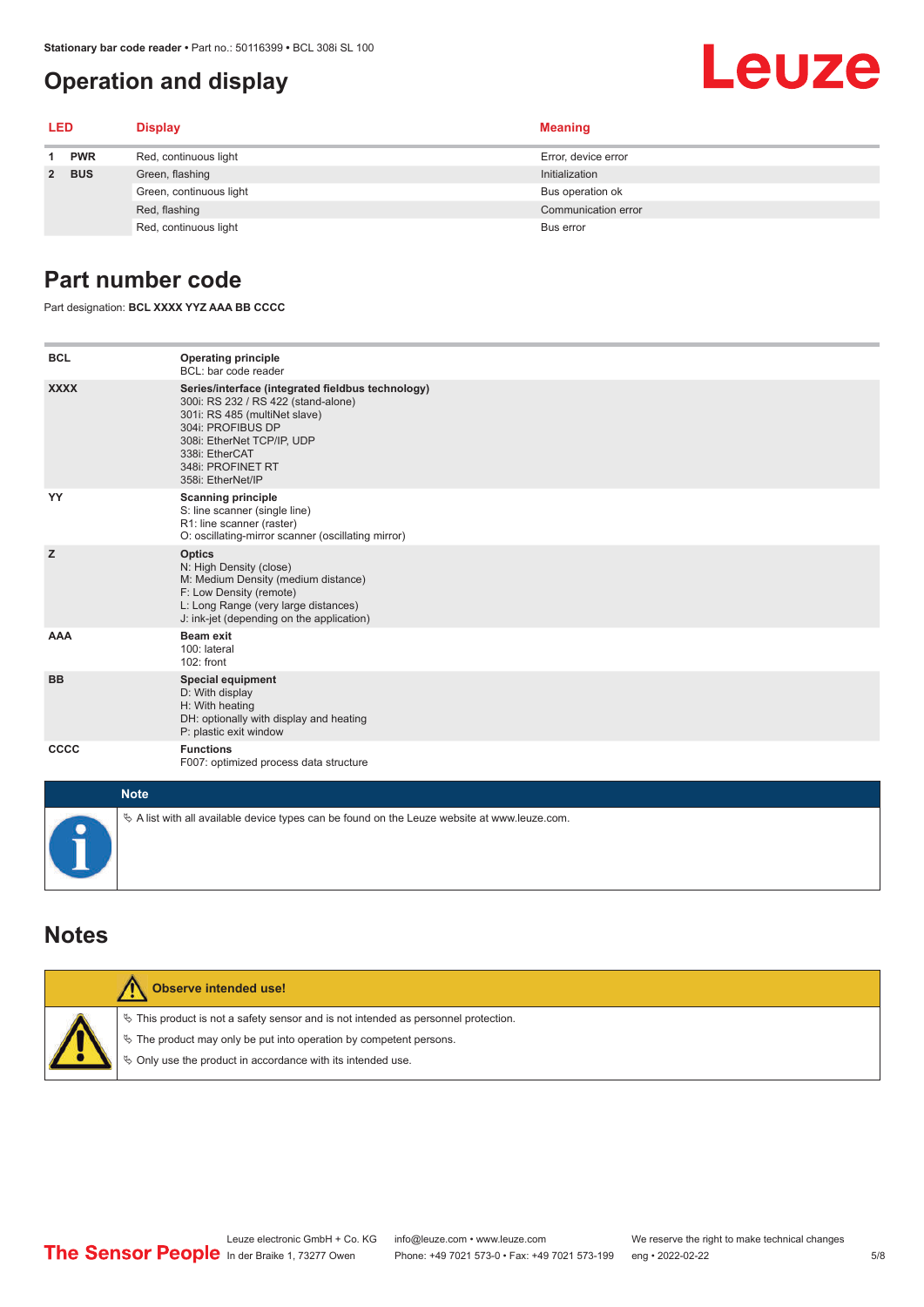#### <span id="page-5-0"></span>**Notes**

|   | <b>ATTENTION! LASER RADIATION - CLASS 1 LASER PRODUCT</b>                                                                                                                                                                                                                                                                                                                                                                                                                                                                                                   |
|---|-------------------------------------------------------------------------------------------------------------------------------------------------------------------------------------------------------------------------------------------------------------------------------------------------------------------------------------------------------------------------------------------------------------------------------------------------------------------------------------------------------------------------------------------------------------|
| 纂 | The device satisfies the requirements of IEC/EN 60825-1:2014 safety requlations for a product of laser class 1 and complies with 21 CFR 1040.10 except<br>for conformance with IEC 60825-1 Ed. 3., as described in Laser Notice No. 56, dated May 8, 2019.<br>$\%$ Observe the applicable statutory and local laser protection regulations.<br>$\%$ The device must not be tampered with and must not be changed in any way.<br>There are no user-serviceable parts inside the device.<br>Repairs must only be performed by Leuze electronic GmbH + Co. KG. |

#### **Accessories**

#### Connection technology - Connection cables

|      | Part no. | <b>Designation</b>      | <b>Article</b>   | <b>Description</b>                                                                                                                                                                            |
|------|----------|-------------------------|------------------|-----------------------------------------------------------------------------------------------------------------------------------------------------------------------------------------------|
| \ll. | 50132079 | KD U-M12-5A-V1-<br>050  | Connection cable | Connection 1: Connector, M12, Axial, Female, A-coded, 5-pin<br>Connection 2: Open end<br>Shielded: No<br>Cable length: 5,000 mm<br>Sheathing material: PVC                                    |
|      | 50135074 | KS ET-M12-4A-P7-<br>050 | Connection cable | Suitable for interface: Ethernet<br>Connection 1: Connector, M12, Axial, Male, D-coded, 4-pin<br>Connection 2: Open end<br>Shielded: Yes<br>Cable length: 5,000 mm<br>Sheathing material: PUR |

### Connection technology - Interconnection cables

|        |    | Part no. | <b>Designation</b>                     | <b>Article</b>        | <b>Description</b>                                                                                                                                                                                                               |
|--------|----|----------|----------------------------------------|-----------------------|----------------------------------------------------------------------------------------------------------------------------------------------------------------------------------------------------------------------------------|
| Ý<br>Ħ | ▣  | 50117011 | <b>KB USB A - USB</b><br>miniB         | Service line          | Suitable for interface: USB<br>Connection 1: USB<br>Connection 2: USB<br>Shielded: Yes<br>Cable length: 1,500 mm<br>Sheathing material: PVC                                                                                      |
|        |    | 50137078 | <b>KSS ET-M12-4A-</b><br>M12-4A-P7-050 | Interconnection cable | Suitable for interface: Ethernet<br>Connection 1: Connector, M12, Axial, Male, D-coded, 4-pin<br>Connection 2: Connector, M12, Axial, Male, D-coded, 4-pin<br>Shielded: Yes<br>Cable length: 5,000 mm<br>Sheathing material: PUR |
|        | 世軍 | 50135081 | <b>KSS ET-M12-4A-</b><br>RJ45-A-P7-050 | Interconnection cable | Suitable for interface: Ethernet<br>Connection 1: Connector, M12, Axial, Male, D-coded, 4-pin<br>Connection 2: RJ45<br>Shielded: Yes<br>Cable length: 5,000 mm<br>Sheathing material: PUR                                        |

Leuze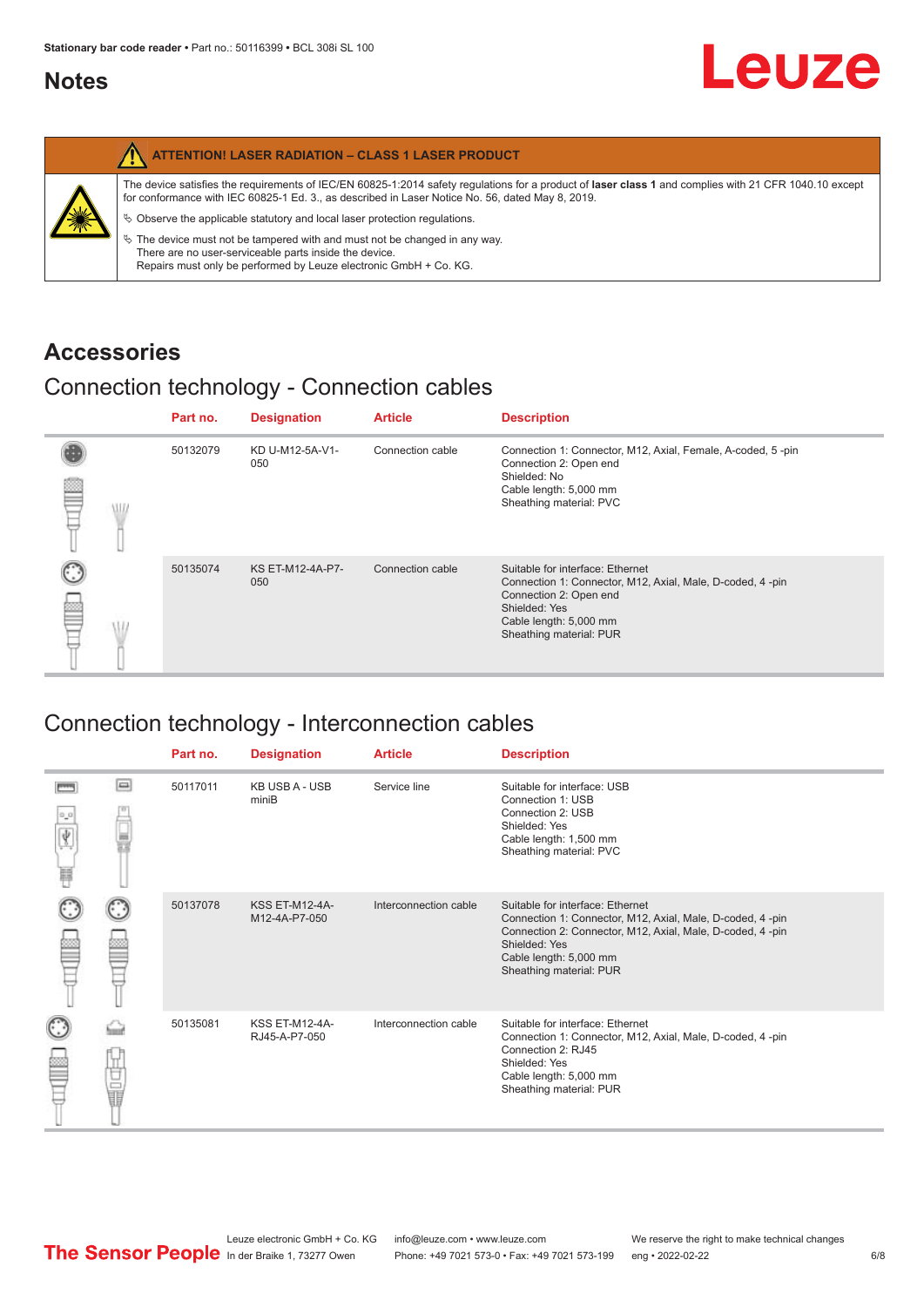#### **Accessories**

## Leuze

### Connection technology - Connection boxes

| Part no.   | <b>Designation</b> | <b>Article</b>  | <b>Description</b>                                                                                                                               |
|------------|--------------------|-----------------|--------------------------------------------------------------------------------------------------------------------------------------------------|
| 50131255 * | ME 308 103         | Connection unit | Suitable for: BCL 308i<br>Suitable for interface: Ethernet<br>Number of connections: 4 Piece(s)<br>Connection: Cable with connector, M12, 900 mm |
| 50131254 * | ME 308 104         | Connection unit | Suitable for: BCL 308i<br>Suitable for interface: Ethernet<br>Number of connections: 5 Piece(s)<br>Connection: Cable with connector, M12, 900 mm |
| 50116466 * | MK 308             | Connection unit | Suitable for: BCL 308i<br>Suitable for interface: Ethernet<br>Number of connections: 4 Piece(s)<br>Connection: Terminal                          |
| 50114823 * | <b>MS 308</b>      | Connection unit | Suitable for: BCL 308i<br>Suitable for interface: Ethernet<br>Number of connections: 4 Piece(s)<br>Connection: Connector, M12                    |

\* Necessary accessories, please order separately

### Mounting technology - Mounting brackets

|        | Part no. | <b>Designation</b> | <b>Article</b>  | <b>Description</b>                                                                                                                                                                            |
|--------|----------|--------------------|-----------------|-----------------------------------------------------------------------------------------------------------------------------------------------------------------------------------------------|
| $\sim$ | 50121433 | BT 300 W           | Mounting device | Design of mounting device: Angle, L-shape<br>Fastening, at system: Through-hole mounting<br>Mounting bracket, at device: Screw type<br>Type of mounting device: Adjustable<br>Material: Metal |

#### Mounting technology - Rod mounts

| Part no. | <b>Designation</b> | <b>Article</b>  | <b>Description</b>                                                                                                                                                                                                                                                |
|----------|--------------------|-----------------|-------------------------------------------------------------------------------------------------------------------------------------------------------------------------------------------------------------------------------------------------------------------|
| 50121435 | BT 56 - 1          | Mounting device | Functions: Static applications<br>Design of mounting device: Mounting system<br>Fastening, at system: For 12 mm rod, For 14 mm rod, For 16 mm rod<br>Mounting bracket, at device: Clampable<br>Material: Metal<br>Tightening torque of the clamping jaws: $8 N·m$ |

#### Mounting technology - Other

| Part no. | <b>Designation</b> | <b>Article</b>  | <b>Description</b>                                                                                                                                 |
|----------|--------------------|-----------------|----------------------------------------------------------------------------------------------------------------------------------------------------|
| 50124941 | <b>BTU 0300M-W</b> | Mounting device | Fastening, at system: Through-hole mounting<br>Mounting bracket, at device: Clampable, Groove mounting, Suited for M4<br>screws<br>Material: Metal |